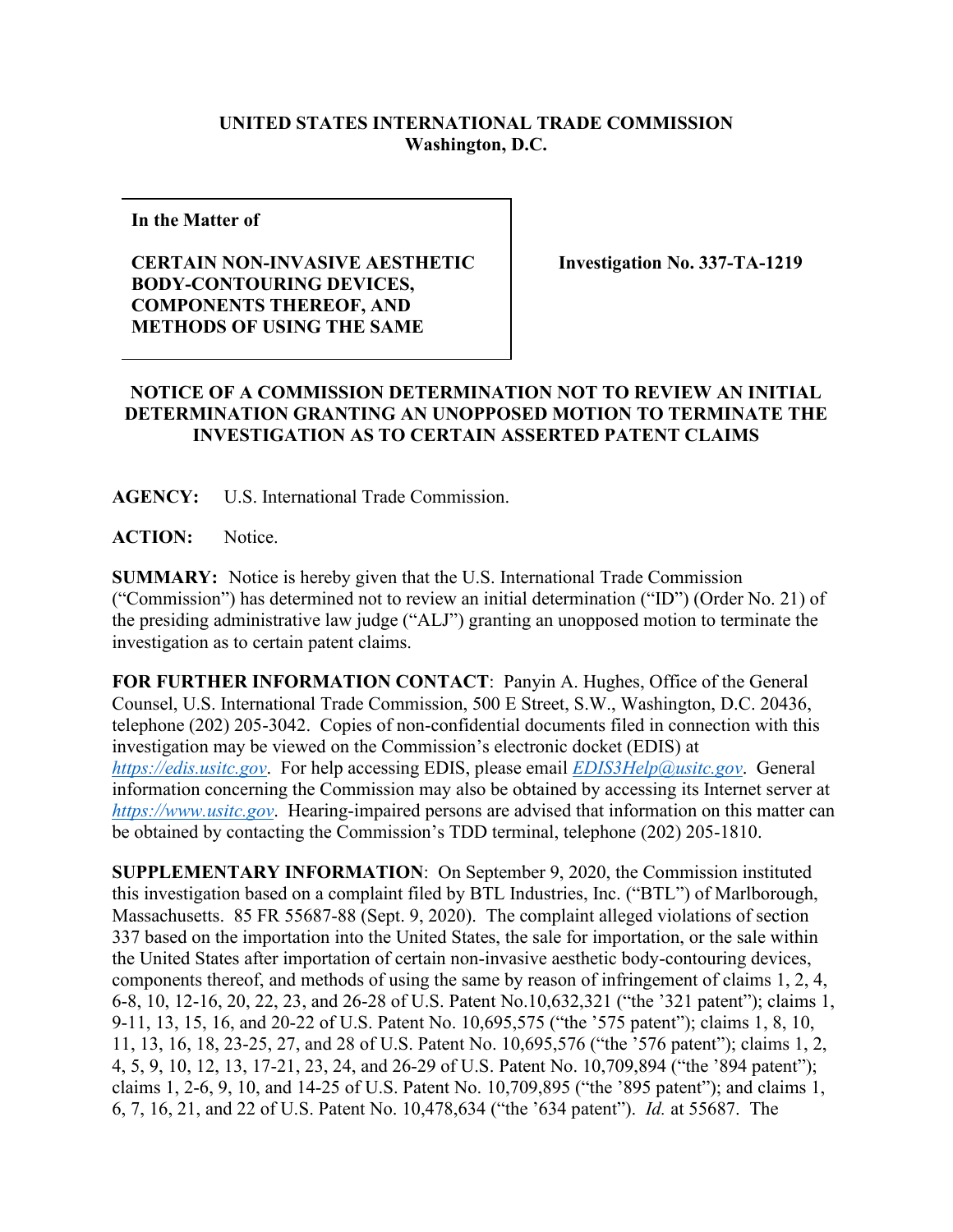Commission's notice of investigation named the following six respondents: Allergan Limited of Dublin, Ireland; Allergan USA, Inc. of Madison, New Jersey; Allergan, Inc. of Madison, New Jersey; Zeltiq Aesthetics, Inc. of Pleasanton, California; Zeltiq Ireland Unlimited Company of Galway, Ireland; and Zimmer MedizinSysteme GmbH of Neu-Ulm, Germany (collectively, "Respondents"). The Office of Unfair Import Investigations was not named as a party in this investigation. *Id*.

On April 14, 2021, BTL moved to terminate the investigation as to (1) claims 8, 10, and 12-14 of the '321 patent; (2) claims 9-11, 13, 15, 16, and 22 of the '575 patent; (3) claims 8, 10, 11, 13, 23, 27, and 28 of the '576 patent; (4) claims 10, 18, 27, and 28 of the '894 patent; (5) claims 3, 4, 6, 17, and 20-23 of the '895 patent; and (6) claims 16 and 22 of the '634 patent. The motion stated that Respondents do not oppose.

The Commission previously determined not to review an ID (Order No. 15) terminating the investigation as to claims 1, 2, 4, 6, 7, 15, 16, 20, 22, 23, and 26-28 of the '321 patent; claims 1, 20, and 21 of the '575 patent; claims 1, 24, and 25 of the '576 patent; claims 1, 2, 4, 5, 19, 20, 21, 23, 24, 26, and 29 of the '894 patent; claims 9, 10, 15, 16, 18, 24, 25 of the '895 patent; and claims 1, 6, 7, and 21 of the '634 patent. Order No. 15, *unreviewed by* Notice (Apr. 27, 2021). Thus, the subject ID terminates all remaining claims of the '321, '575, and '634 patents.

On April 28, 2021, the ALJ issued the subject ID (Order No. 21) granting BTL's unopposed motion. The subject ID found that the motion complies with Commission Rule 210.21(a)(1), which provides that "[a]ny party may move at any time prior to the issuance of an initial determination on violation of section 337 of the Tariff Act of 1930 to terminate an investigation in whole or in part . . . on the basis of withdrawal of the complaint or certain allegations contained therein . . . ." 19 CFR 210.21(a)(1). ID at 3. The ID further found that in compliance with 19 CFR 210.21(a)(1), "BTL confirms that there are no agreements, written or oral, express or implied, between the parties concerning the subject matter of the investigation" and that there are no extraordinary circumstances that warrant denying the motion. *Id.* The ID stated that withdrawal of these allegations "will simplify the Investigation, streamline the hearing, and conserve the judicial and private party resources." *Id.* No one petitioned for review of the subject ID.

The Commission has determined not to review the subject ID. The investigation is hereby terminated as to (1) all remaining claims of the '321, '575, and '634 patents; (2) claims 8, 10, 11, 13, 23, 27, and 28 of the '576 patent; (3) claims 10, 18, 27, and 28 of the '894 patent; and (4) claims 3, 4, 6, 17, and 20-23 of the '895 patent.

The Commission vote for this determination took place on May 19, 2021.